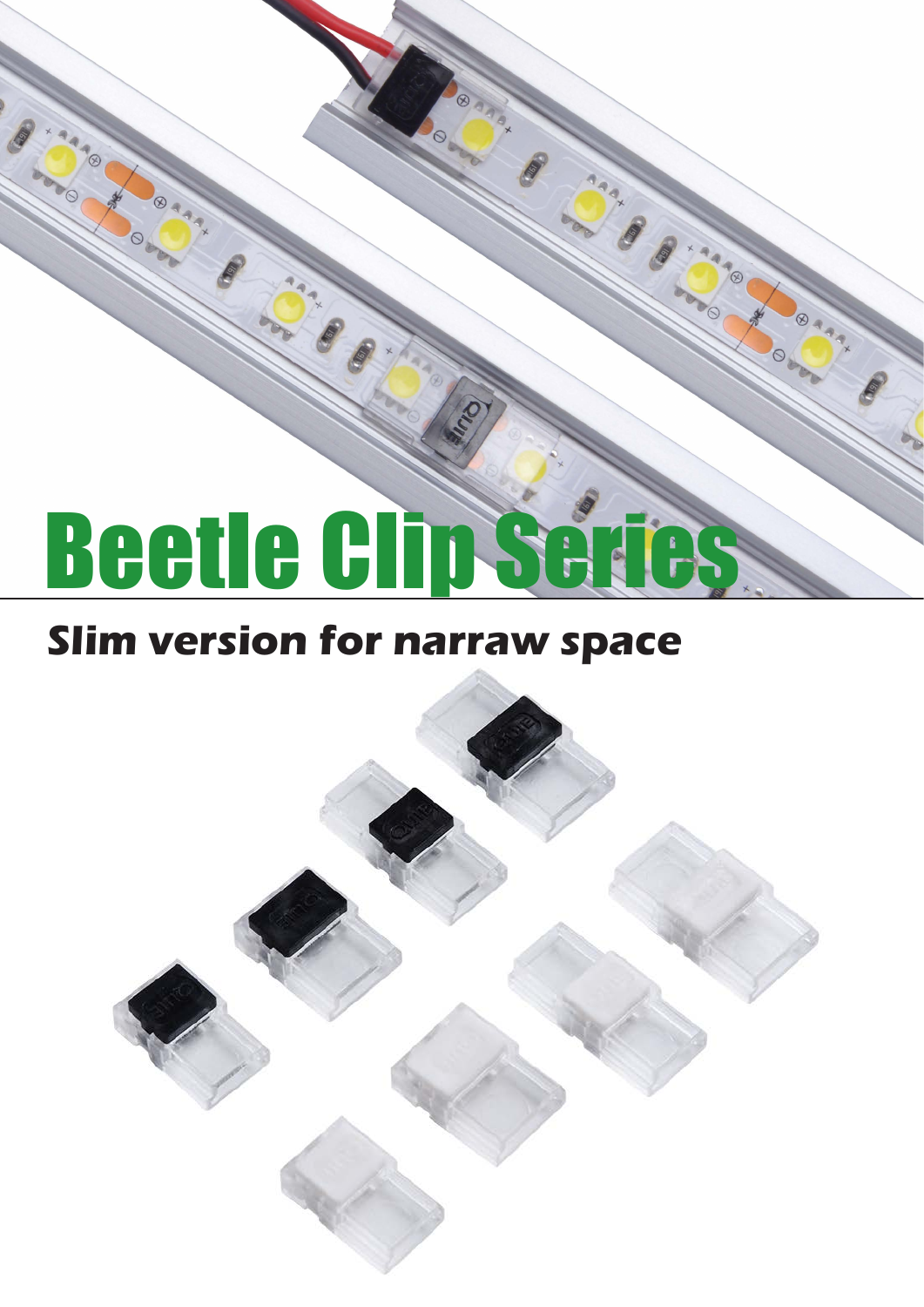

## **Beetle Clip External Strip Connector**



Beetle Clip is slimest LED strip connector ever, outer width is only 1.5mm wider than strip light's while the hight is just 4.3mm. Pierce to contact technology bring unbelievable fixing and connection stability. Not to mention that user can attach different wire easily to this connector on site according to project requirement. Clear housing will not cover any light from LED strip. **How to use**

1.Connect strip to strip



#### 2.Connect strip to wire











### **Application Effect**